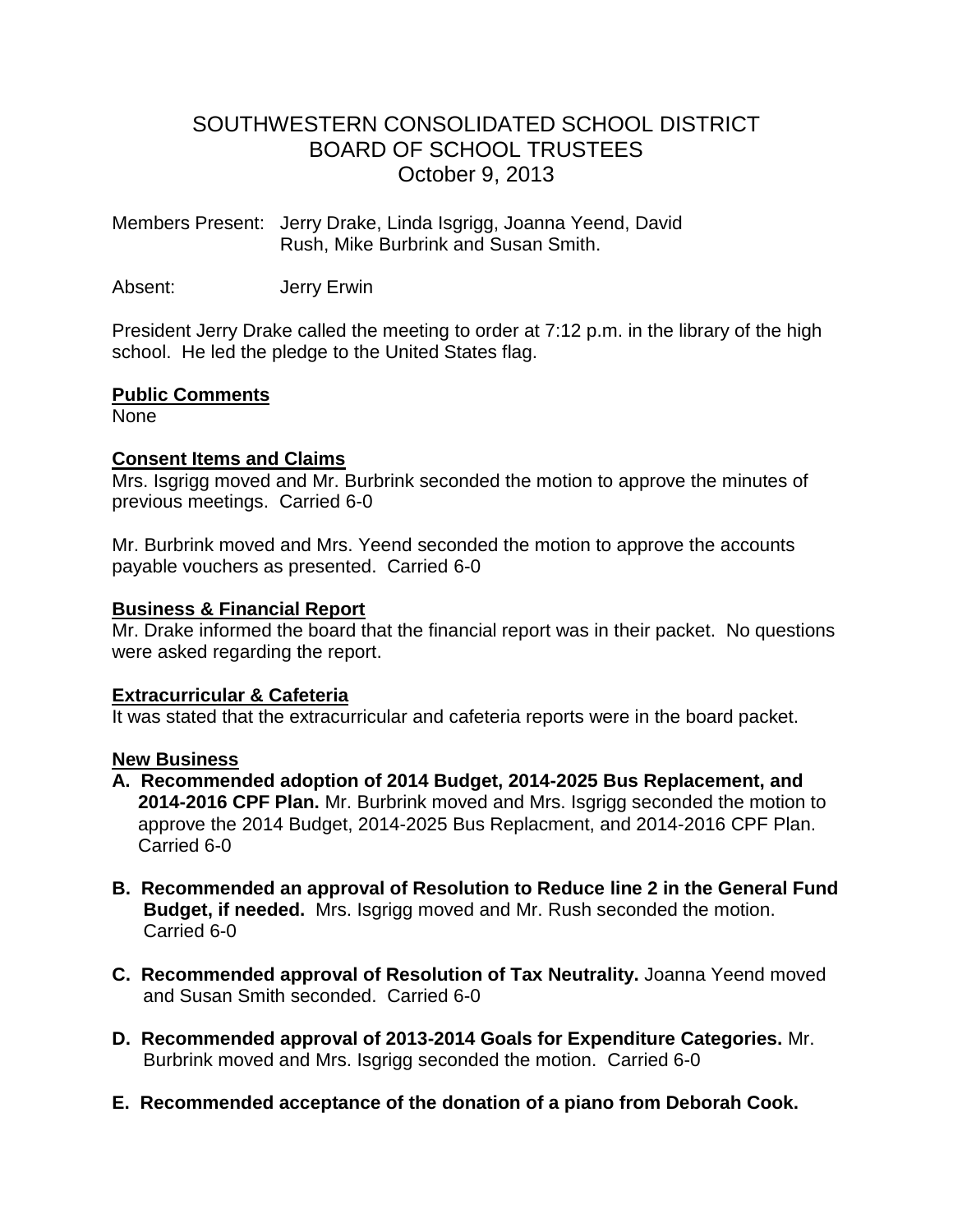Mrs. Isgrigg moved and Mr. Burbrink seconded the motion. Carried 6-0

- **F. Recommended approval to apply for a CVS Caremark Community Grant for clinic/safety/wellness supplies and equipment.** Mr. Burbrink moved and Mrs. Smith seconded. Carried 6-0
- **G. Recommended approval to apply for the state funded High Ability Grant.** Mrs. Isgrigg moved and Mr. Rush seconded. Carried 6-0
- **H. Requested approval of semi-annual fundraising lists.** Mr. Burbrink moved and Mrs. Yeend seconded the motion. Carried 6-0

### I. Other

Requested approval of the May 16, 2014  $6<sup>th</sup>$  grade trip to Chicago. Mrs. Isgrigg asked if students are fundraising. They are starting to raise money. There is a sponsor and volunteer. Mrs. Isgrigg moved and Mrs. Yeend seconded. Carried 6-0

Requested approval to apply for the Title IIA grant due 10-31-13. This is what we pay our professional development out of. Mr. Burbrink moved and Mrs. Yeend seconded. Carried 6-0

Mrs. Maurer requested approval to take Friday, October 18, 2013 off. She will be taking exams to go into a doctorate program. Mrs. Isgrigg moved and Mrs. Smith seconded. Carried 6-0

## **Reports & Presentations**

Mr. Chase spoke about his plans to identify and address seventh and eighth grade students who are receiving average grades on the ISTEP. He is using data to see where the students are and to give them the additional help that they need. Mr. Chase will meet with those students' teachers in the next two weeks to develop a plan to identify their particular weaknesses and a strategy to help them succeed.

Mr. Oswalt, language arts teacher at the high school, also shared with the board his plans to utilize technology and old-school methods to enhance student learning and interest. He set up an interactive classroom through Google combined with an interactive notebook and a reading log. This is what they do their notes and homework in. Mr. Oswalt chose the Google classroom to enhance student-teacher communication, provide a wider venue for learning and communicating and increase access to students' progress by parents and teachers.

Mr. Edwards said that he sat down with Mrs. Maurer and broke down the ISTEP data. He compared ISTEP and Acuity. He is going to improve his RTI time. He also looked at the curriculum map to determine what should be taught the first 9 weeks. What direction should we be going and what are the standards that need to be mastered. He thanked the teachers for all their hard work.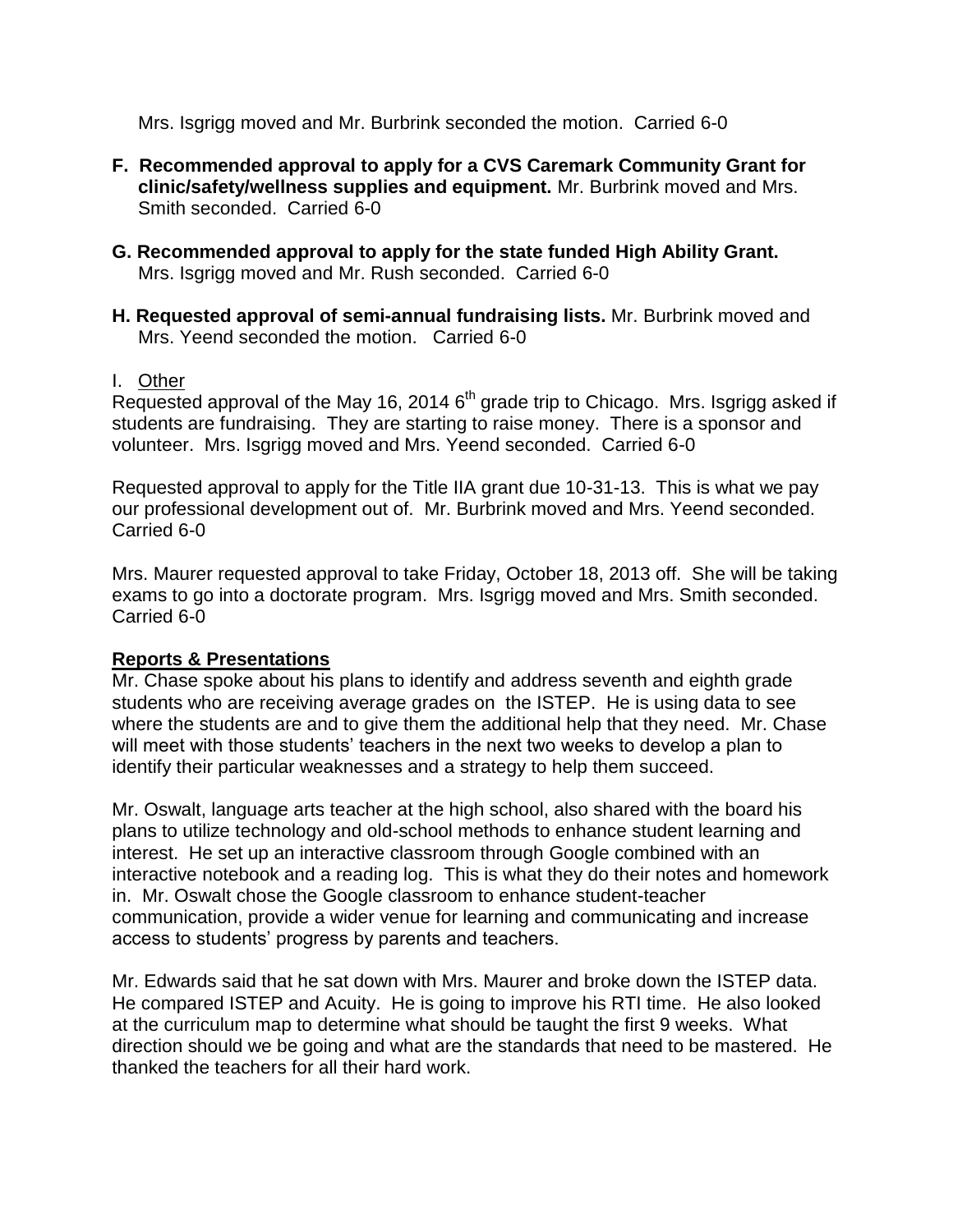## **Superintendent's Report**

Mrs. Maurer attended the ISBA/APSS Conference and was encouraged that Southwestern staff believe that our kids can reach amazing goals. Our staff chose to say yes to taking the challenge. Many wonderful things are happening for kids as Mr. Chase and Mrs. Edwards mentioned.

Mrs. Maurer also attended a School Safety Conference and is going to work on creating a plan that will bring students and parents together.

She also believes that Southwestern is moving in the right direction with Advance Education certification. The team will come early next year to let us know how we are doing.

### **Personnel**

Resignations/Leave:

**A.** Randee Taylor as ECA Treasurer effective 10-11-13 at the Jr./Sr. High and as outdoor concession sponsor at the end of the fall sports season. Mr. Rush moved and Mr. Burbrink seconded. Carried 6-0

Recommendations to Hire:

**B.** Tori Nash – 6<sup>th</sup> grade sponsor volunteer. Janie Kessler –  $6<sup>th</sup>$  grade sponsor volunteer. Whitney Thomas  $-7<sup>th</sup>$  grade girls basketball coach. Brooke Hommel  $-8<sup>th</sup>$  grade girls basketball coach. Stephanie Parmer – Junior High Student Council Advisor. Emma Dickey & Stephanie Parmer – Drama Club advisors. Erika Swanson & Sherri Sweet – volunteer Spartanette advisors (pending background checks) Mr. Burbrink moved and Mrs. Yeend seconded. Carried 6-0

### **C.** Other

 Mrs. Maurer recommended the transfer of Lyvonne Rowe currently the Deputy Treasurer to Extra Curricular Treasurer at the high school. Mr. Burbrink moved and Mrs. Isgrigg seconded. Carried 6-0

Charlie Taylor asked to do the concessions for girls basketball at the elementary for \$50.00 per game. Mrs. Isgrigg moved and Mrs. Yeend seconded. Carried 6-0

### **Public Comments**

Cortnee Hancock thanked the board for approving her grant application.

### **Superintendent Comments**

Mrs. Maurer congratulated Mr. Chase on the presentation that he made to the Advanced Education Fall Conference. The audience really enjoyed his presentation.